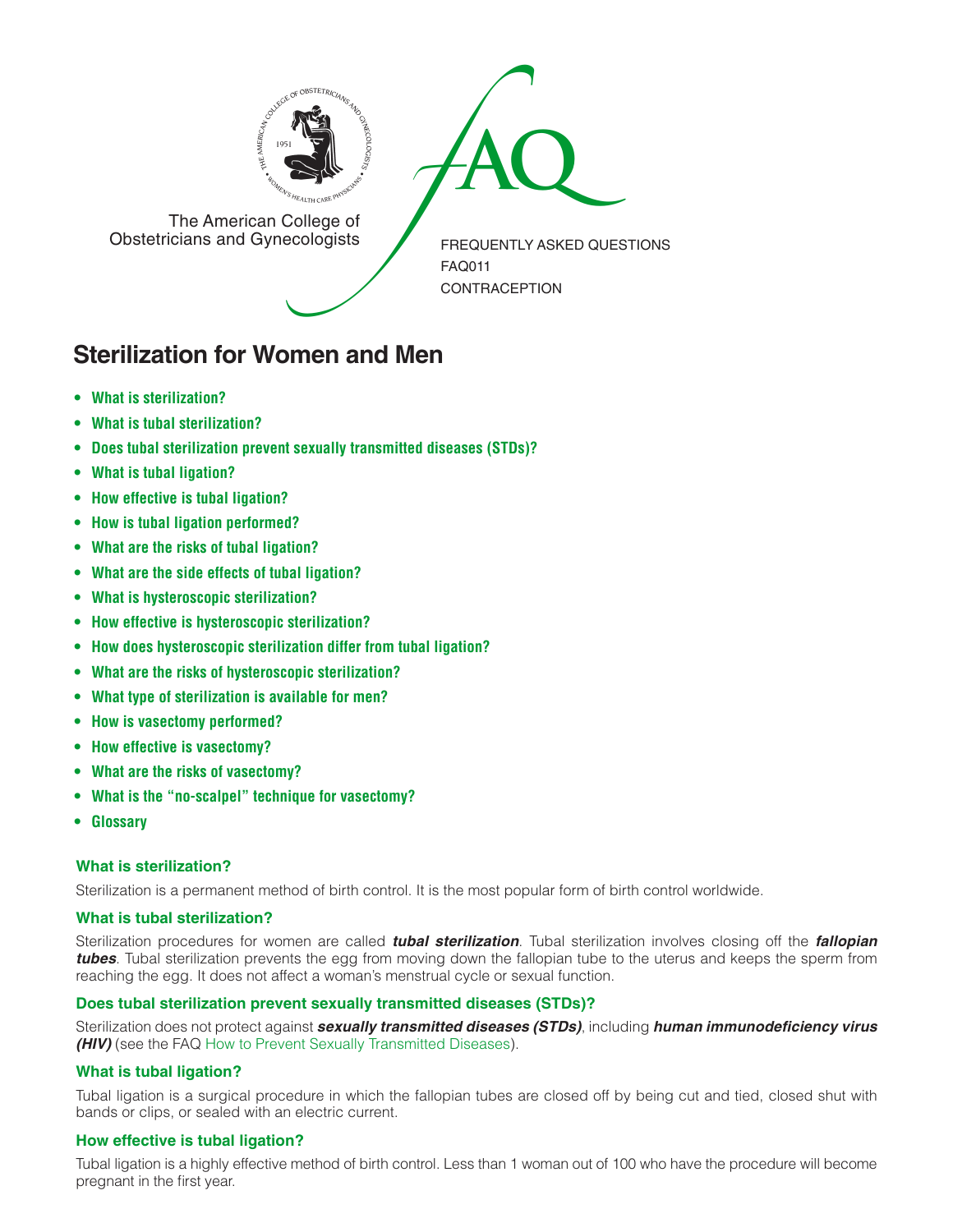# <span id="page-1-0"></span>**How is tubal ligation performed?**

Tubal ligation surgery commonly is done in two different ways: *minilaparotomy* or *laparoscopy*:

- Minilaparotomy is commonly used when a woman chooses to have tubal sterilization right after a vaginal delivery. In a minilaparotomy, a small incision is made in the abdomen. The fallopian tubes are brought up through the incision. They then are cut and closed with special thread or closed off with bands or clips. For women who have had a *cesarean delivery*, tubal ligation can be done through the same incision that was made for delivery of the baby.
- In a laparoscopy, a slender, light-transmitting instrument, the laparoscope, is inserted through a small incision made in or near the navel. Another small incision may be made for an instrument used to hold the fallopian tubes. The tubes then are cut and closed with special thread or closed off with bands or clips. They also can be sealed with an electric current.

# <span id="page-1-1"></span>**What are the risks of tubal ligation?**

The most common complications are those that are related to *general anesthesia*. Other risks include bleeding and infection. If laparoscopy is used, risks include injury to the bladder or bowel from the instruments. If an electric current is used to seal the fallopian tubes, there is a risk of burn injury to the skin or bowel.

### <span id="page-1-2"></span>**What are the side effects of tubal ligation?**

You likely will have some pain in your abdomen and feel tired. The following side effects also can occur but are not as common:

- Dizziness
- Nausea
- Shoulder pain
- Abdominal cramps
- Gassy or bloated feeling
- Sore throat (from the breathing tube if general anesthesia was used)

# <span id="page-1-3"></span>**What is hysteroscopic sterilization?**

**Hysteroscopic sterilization** involves placing a small device—a soft insert or a small coil—into each fallopian tube using a technique called *hysteroscopy*. The devices cause scar tissue to form, which blocks the fallopian tubes and prevents the egg from being fertilized. It takes about 3 months after the procedure for the tubes to become completely blocked. During this time, another form of birth control must be used. After 3 months, an X-ray procedure called *hysterosalpingography*, is done to make sure that the fallopian tubes are blocked.

#### <span id="page-1-4"></span>**How effective is hysteroscopic sterilization?**

Of 100 women who have hysteroscopic sterilization and in whom both fallopian tubes are blocked, the number of women who become pregnant in the first year is less than 2 for the insert and less than 1 for the coil.

# <span id="page-1-5"></span>**How does hysteroscopic sterilization differ from tubal ligation?**

Hysteroscopic sterilization can be performed in a health care provider's office or clinic. It does not require an abdominal incision or general anesthesia and avoids the complications associated with both. It can be done beginning 3 months after childbirth.

# <span id="page-1-6"></span>**What are the risks of hysteroscopic sterilization?**

There is a risk that the devices will only be able to be placed in one of the fallopian tubes. Even when the devices are placed in both tubes, there is a risk that one or both tubes will not be completely blocked.

# <span id="page-1-7"></span>**What type of sterilization is available for men?**

The sterilization procedure for men is called a *vasectomy*. In a vasectomy, each *vas deferens* is tied, cut, clipped, or sealed to prevent the release of sperm. A vasectomy is not effective right away. It takes about 1–3 months for the *semen* to become totally free of sperm. After a vasectomy, a man's sexual function does not change. He can have an erection and ejaculate normally.

#### <span id="page-1-8"></span>**How is vasectomy performed?**

Each side of the *scrotum* is numbed with *local anesthesia*. One or two small openings are then made into the skin of the scrotum. Each vas deferens is pulled through the opening until it forms a loop. A small section is cut out of the loop and removed. The two ends are tied and may be sealed with heat. This causes scar tissue to grow to block the tubes. Each vas deferens then is placed back in the scrotum.

# <span id="page-1-9"></span>**How effective is vasectomy?**

Vasectomy is highly effective—less than 1 out of 100 vasectomies performed fail to prevent pregnancy. The most common cause of failure is unprotected sex too soon after the procedure. As with sterilization of women, vasectomy does not protect against STDs.